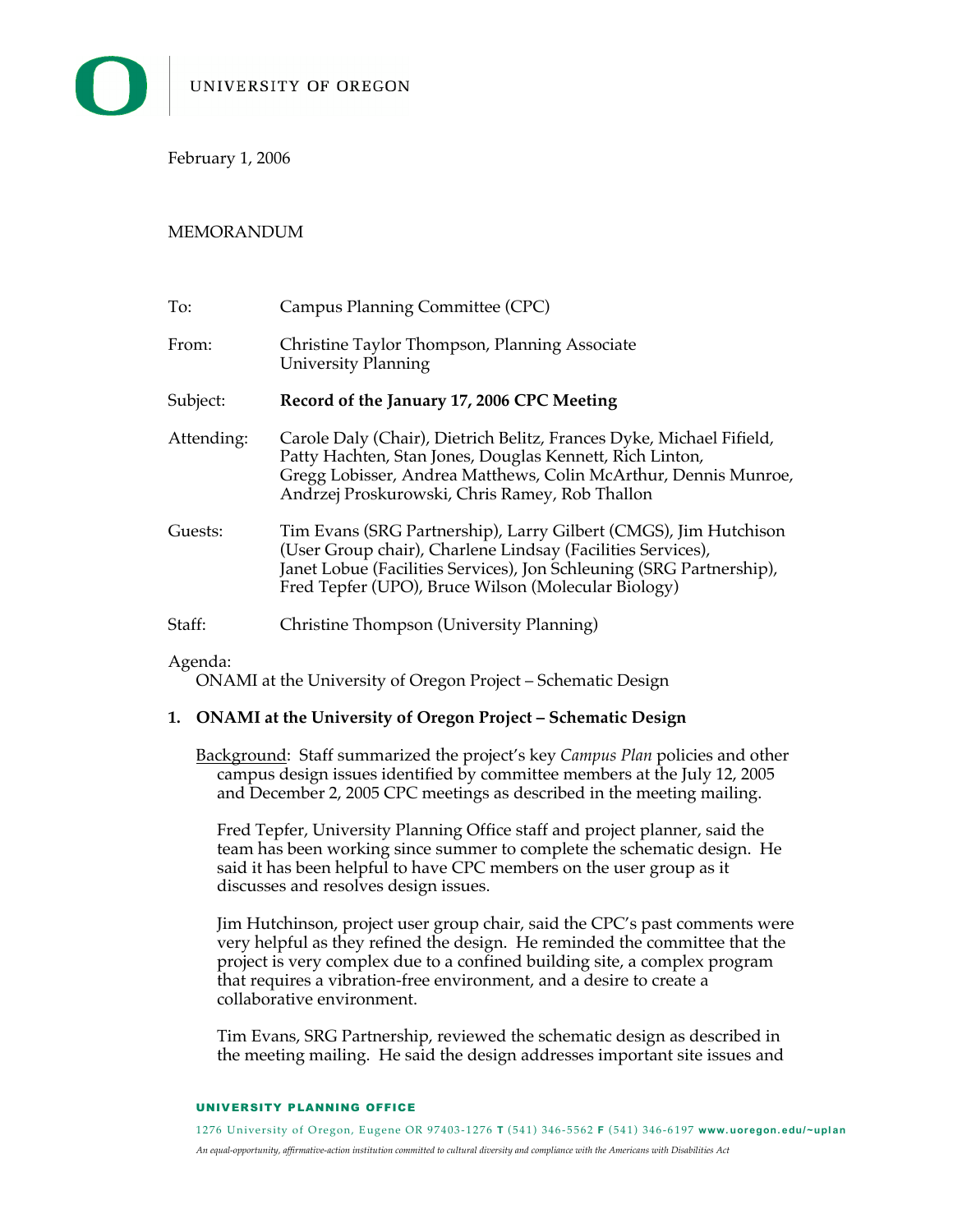Campus Planning Committee January 17, 2006 Meeting Page 2

features that have been reviewed at prior CPC meetings.

Larry Gilbert, CMGS, described the landscape plan as described in the meeting mailing. The existing sundial will be reinstalled in a new location on axis.

Discussion: In response to a member's question, Tim said he has not determined whether the skylight will have clear or opaque glass. Jon Schleuning, SRG Partnership, said it is not possible to extend the skylight along the north-south pathway due to mechanical equipment needs in the corridor ceiling below.

Tim confirmed that the Science Walk would retain the same function and general route, passing through the new entry and Huestis Hall the same way it does today.

Tim and Jon said the total site grade change equals 2-1/2 feet. The intent is to provide a level main pathway around the center oval. This results in a retaining wall within the oval. Cobbled pavers will be used to deter skateboarders.

In response to a member's question, Tim said the concrete roof below the landscaping slopes all water to the edges of the site and into a sub-landscape drainage system.

In response to a member's question, Tim said the planters are required to provide adequate soil depth for trees.

Tim and Jon said disabled access would be provided via the existing Huestis Hall elevator. The existing exterior shallow steps at the southeast and northeast Huestis entrances would be removed.

Jon said service access would be via the existing Streisinger loading dock. Jim added that day-to-day delivery needs would be minimal. Occasionally new equipment would be delivered via the main entrance lift system using a forklift in a manner similar to the existing Willamette Hall lift system.

A member suggested locating the sundial in a location that better meets solar access requirements.

Larry said additional large trees are not possible due to restricted growth area. However, smaller tree species will work.

A member said every effort should be made to protect (during construction) landscape features that will remain intact.

Members questioned the value of dividing the center oval into terraced spaces. They expressed concern that it would limit the potential use of the space for gatherings (e.g., graduation) and recreation. Jon said the retaining wall and small pathways support the area's intended use as a quiet back. The design intent is to connect the aboveground elements to the below ground elements. The retaining wall follows the primary circulation path below, and the skylight marks the hub of activity below.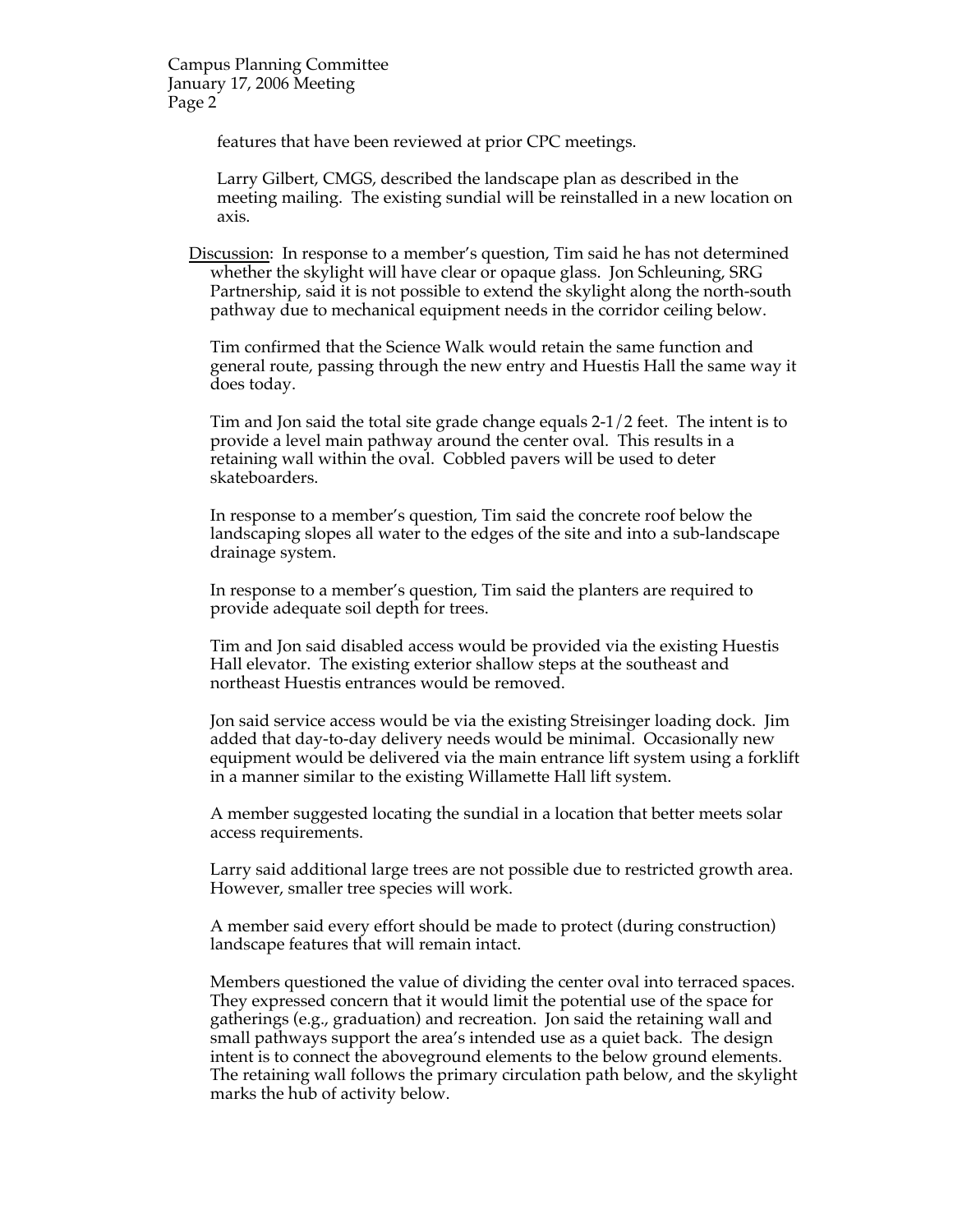Campus Planning Committee January 17, 2006 Meeting Page 3

> Members discussed whether the center oval should it be a "quiet back" or a more active, versatile space. A member supported some of the proposed design elements but said it should meet the functional requirements as well. Another member supported the unique design elements that distinguish it from other open spaces.

Members also expressed concern about the north-south narrow pathway that leads directly to the new main entrance but stops midway at the skylight. It is quite likely that a cow path will be established across the green following the most direct route to the new main entrance. A member noted the danger of creating a lawn area that drops off to a lower lawn level without warning. Jon said the bench and skylight configuration is intended to block those who try to cut through the area as well as limit fast traffic (e.g., bikes).

In response to a member's question, Larry said the required grade change could be accommodated gradually across the entire lawn instead of using a retaining wall. The slope would not be noticeable.

A member noted the importance of the 13th Avenue plaza area and suggested revisions to better define its unique role as an "eddy" along 13th Avenue as well as an entrance into the larger Science Green. He suggested using the grove idea noted at an earlier CPC meeting. Members suggested design options that would better orient seating towards 13th Avenue. Another member said seating should have a "back."

In response to a member's question, Larry said trees couldn't be planted along the east side of the outer oval walk adjacent to Huestis due to limited root space.

- Action: The committee agreed, with fifteen in favor and two abstentions, that the schematic design for the ONAMI at the University of Oregon Project is consistent with the *Campus Plan* and recommended to the president that it be approved subject to the following conditions:
	- 1. Redesign the open space's center oval to better address the intended use, circulation patterns, connections to the new entrance from 13th Avenue, connections between the skylight and the new entrance, and views from 13th Avenue. This should include a careful review of use options to establish the desired intended use. Respond to CPC comments and bring the revised design back to the Design Review Subcommittee.
	- 2. Redesign the 13th Avenue plaza area to better define its unique identity as an "eddy" along 13th Avenue as well as an entrance into the larger Science Green. Respond to CPC comments and bring the revised design back to the Design Review Subcommittee.

Please contact this office if you have questions.

cc. Paul Bloch, Computer and Information Science (Deschutes Building Manager) Jane Brubaker, Facilities Services Tim Evans, SRG Partnership Larry Gilbert, CMGS Jim Hutchison, Chemistry (User Group chair)